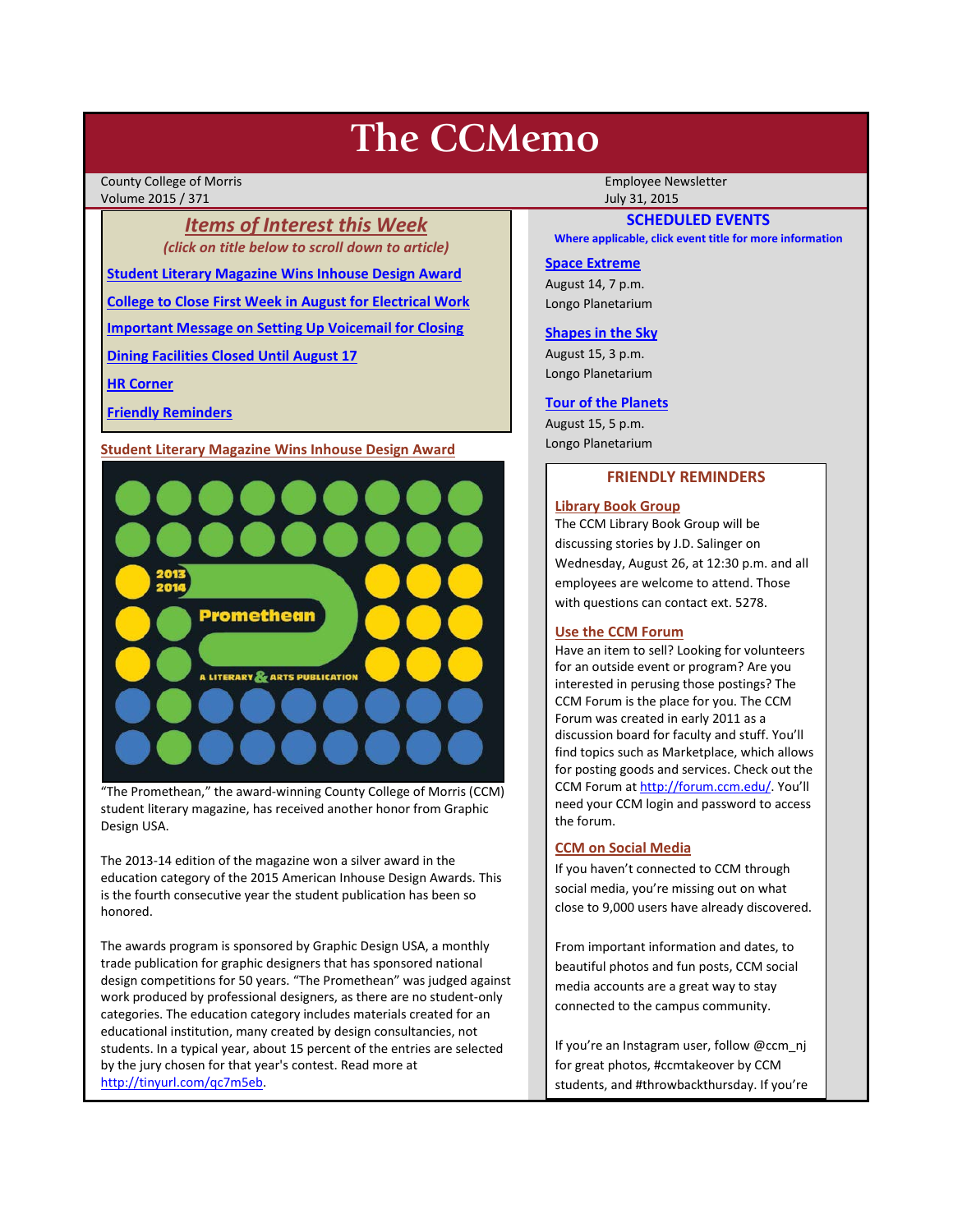#### <span id="page-1-0"></span>**College to Close First Week in August for Electrical Work**

CCM will be closed August 1 through August 9 to install new electrical switchgear to replace the original equipment that was put in place when the college first opened in 1968.

The upgrades will result in improved reliability of the college's electrical service and reduce equipment maintenance costs. Both CCM's main Randolph campus and Morristown location will be closed. The Department of Public Safety will be on campus during this period.

All employees are advised to change their phone messages and set up an Out-of-Office automatic reply in their email to alert people that the college is closed that week and that messages will be responded to when CCM reopens on August 10. Directions to help with your phone message can be found at<http://tinyurl.com/ohbyydu> and directions for your email can be found at [http://tinyurl.com/nobqqzy.](http://tinyurl.com/nobqqzy)

During the closing, Information Systems (IS) and the 30 members of the college's software testing group will be working on upgrading the Colleague system. During this upgrade, both Colleague and WebAdvisor will be unavailable from 5 p.m. today until Thursday morning, August 6. A message will be posted on the college website showing when WebAdvisor is unavailable and will change to let you know when WebAdvisor is available again. All other college systems such as Blackboard, email, the "F" drive and the phone system will remain operational during the whole period of the electrical shutdown.

#### <span id="page-1-1"></span>**Important Message on Setting Up Voicemail for Closing**

The phones on the main campus will not be working during the power outage the first week in August, which means faculty and staff will need to set up their phones so all calls are sent to voicemail before they leave today.

Once you have set up an Out-of-Office voicemail (instructions can be found at [http://tinyurl.com/ohbyydu\)](http://tinyurl.com/ohbyydu), you then will need to send all calls to voicemail before you leave campus the last time before the

outage. To send all calls to voicemail:

- 1. Press the soft key labelled CFwALL (identified as A in the picture to the right)
- 2. Immediately press the messages button (identified as B in the picture to the right)



The line on your display

that reads "Your current options" in the picture to the right will now read "Forwarded to Voicemail"

When you return to campus after the outage, press the soft key labelled CFwALL (identified as A in the picture to the right). This will stop all calls from going directly to voicemail.

Contact Ginny Lepore at ext. 5016 if you need any assistance.

on Twitter, follow @ccm\_edu for quick information, both directly related to CCM and from the world of education as a whole. And like CCM's Facebook page at

[www.facebook.com/countycollegeofmorris](http://www.facebook.com/countycollegeofmorris)

for posts including news articles about faculty and students, photo galleries from events and around campus, and fun campaigns like our campus photo contests.



# <span id="page-1-2"></span>**HR CORNER Retirement Consultations**

One-on-one counseling sessions are available as follows with state-approved representatives:

**TIAA-CREF** representative Zhee Sarabia will be on campus on Wednesday, September 9, from 9 a.m. – 4 p.m. in Henderson Hall, Room 107. Call 800-732-8353 to make an appointment. She will also be on campus on October 16, November 11 and December 16.

**Prudential** representative Lily Lau will be on campus on Monday, August 17, from 9 a.m. – 4 p.m. in Henderson Hall, Room 107. Call 732- 236-6782 to make an appointment. She will also be on campus September 29 (appointments starting at 10 a.m.), November 17 and December 9.

# **Special Online Verizon FiOS Offer**

CCM employees have the opportunity to take advantage of a special offer from Verizon FiOS. New subscribers can get the service's Triple Play, which includes a custom TV package, unlimited voice and 25/25 Internet for \$69.99 a month. Subscribers will also get a \$350 Visa gift card with a two-year term and premium channels for free for one year.

The offer is available online only and expires on September 19. For more information, see the flyer at http://tinyurl.com/pn5dguh. Current subscribers can logon to [www.verizon.com/connections](http://www.verizon.com/connections) to receive a discount off your existing FiOS account. Questions should be directed to Carolyn Smith a[t Carolyn.j.smith@verizon.com](mailto:Carolyn.j.smith@verizon.com) or